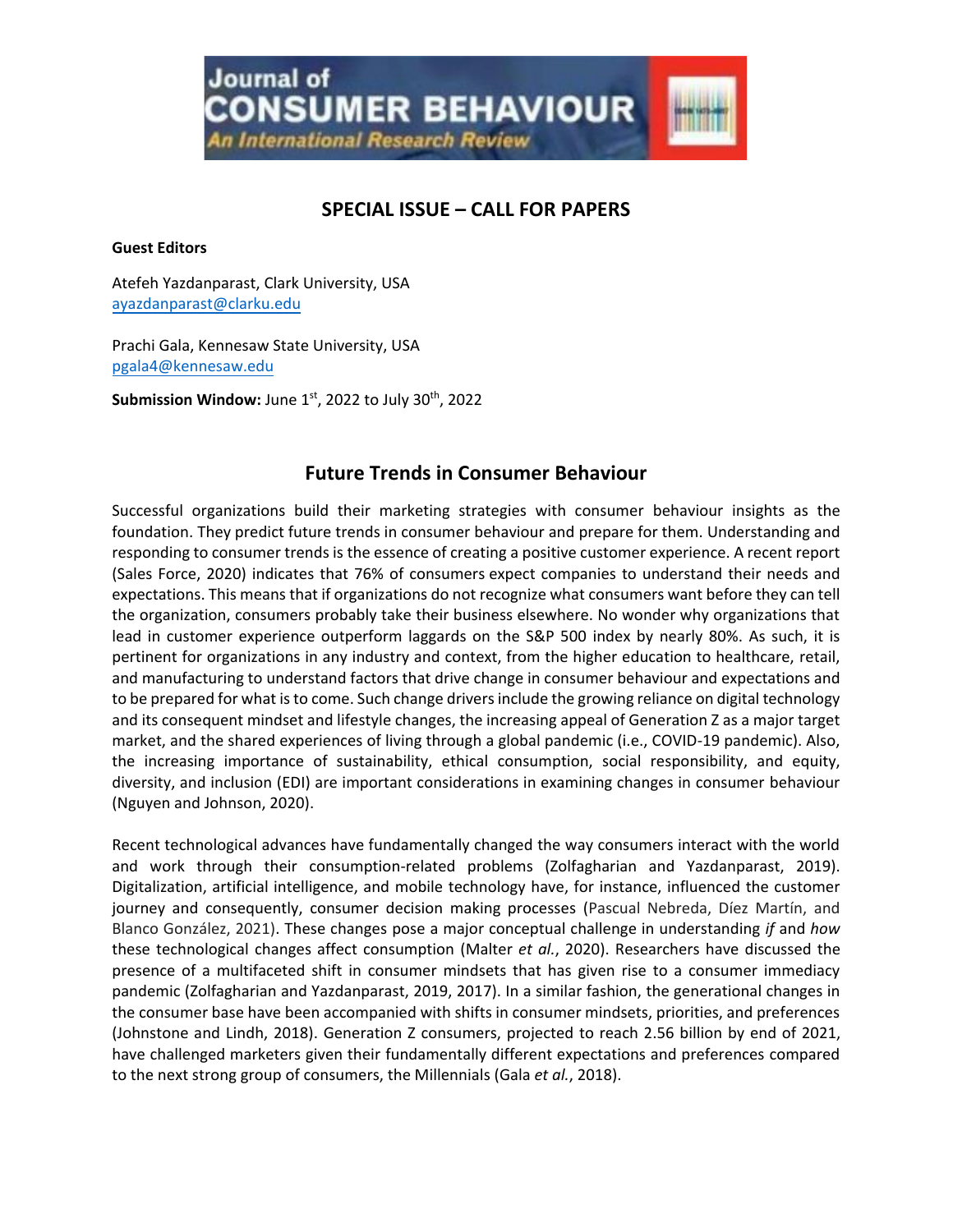If these change drivers were not enough, the COVID-19 pandemic has added to the complexity of understanding and decoding the modern consumer behaviour and decision making (e.g., Chiu, Oh, and Cho, 2021; Kirk and Rifkin, 2020). The pandemic has had undeniable impacts on consumers' mental and physical health, priorities, goals, and future planning. From a micro perspective, online purchases have led to an increase in isolation of consumers, where in, all they interact with is their digital devices. The reduced physical movement given the pandemic related limitations, the reliance on online shopping, and work from home practices, have had ripple effects on consumer wellbeing (e.g., isolation, depression, vulnerability, and obesity; Clemmensen, Petersen, and Sørensen, 2020; Galanti *et al.*, 2021; Sirgy, 2021). Some consumers have moved to healthy patterns of food choices, while economic and financial burdens have pushed others to consume inexpensive, unhealthy food choices.

Along with the changing dynamics of work-life balance, healthy lifestyle, and eating habits, there has also been an increase in global awareness about sustainable and ethical consumption (Cheung, and To, 2020; Nguyen and Johnson, 2020). The rise in sustainable product use (Miotto and Seounmi 2020), willingness to pay higher prices for ethical goods (Lundblad and Davies, 2016), product disposal and reuse (Wang, Tian, Sarigöllü, and Xu, 2020), and positive consumer responses to firm's green marketing initiatives (Barbarossa and Pelsmacker, 2016; Waites, Stevens, and Hancock, 2020). have been highlighted by extant research. The trend has exponentially increased with Gen Z consumers, known to have high purchasing power, opinionating more about sustainable products (Forbes, 2021). Thus, future trends in marketing should see promise in sustainable consumption and rather already promote products with sustainable values.

The change in consumer generations coupled with the growing reliance on digital technology, the recent COVID-19 pandemic, and the rising importance of sustainable and ethical consumption (Lim, 2017) are expected to result in new trends in consumer behaviour, demanding marketers and consumer researchers to act proactively. The objective of this special issue, thus, is to push the boundaries of consumer behaviour research and draw the urgent attention of academics and practitioners to future trends in consumer behaviour and consumption patterns of the future consumers.

The topics of interest include, but are not limited to:

- Use of augmented reality, virtual reality, and voice assistants in shaping consumer experiences
- Artificial Intelligence and consumer behaviour
- Future of non-tech savvy consumers
- Big data and increased privacy concerns in consumer marketing
- Consumer well-being in the digital era
- Digital technology reliance and consumer behaviour
- Gamification and consumer engagement
- Generation Z and consumer behaviour
- Sustainability and consumer marketing
- Diversity trends in consumer behaviour
- Challenges in the future of consumer behaviour
- Post pandemic consumer behaviour trends
- Luxury consumption in light of sustainable consumption initiatives
- Ethical consumption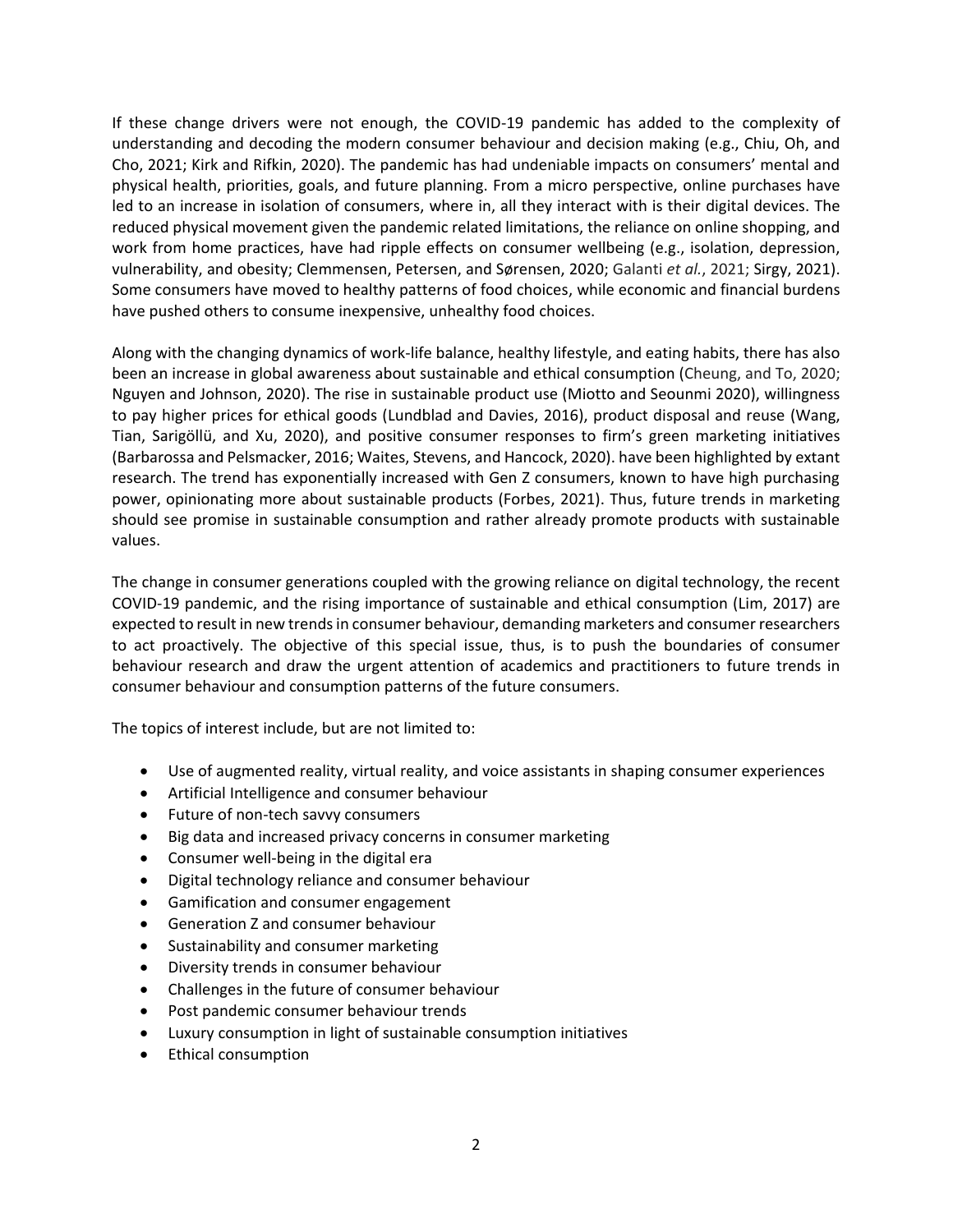Submissions focusing on scale development of consumer behaviour constructs, systematic reviews of consumer behaviour theories, proposing new theories, or extending previous theories from other fields into the consumer behaviour realm are highly encouraged.

## **Submission Criteria**

- First author should be a current doctoral student or a PhD graduate during/after Spring 2020.
- The submissions need to clearly specify how their research contributes to consumer behaviour theory and practice.

#### **Submission**

All manuscripts submitted must not have been published, accepted for publication, or be currently under consideration elsewhere.

Manuscripts should be submitted in accordance with the JCB author guidelines online at <https://onlinelibrary.wiley.com/page/journal/14791838/homepage/forauthors.html>

All submissions should be made via the online submission system <https://submission.wiley.com/journal/cb> and should be made to the special issue, which is identified on the submission site.

## Submission Deadline: June 30<sup>th</sup>, 2022

### **About the Guest Editor**

Dr. Atefeh Yazdanparast is an associate professor of marketing at Clark University School of Management. She earned her Ph.D. in marketing from the University of North Texas. Her research focuses on sensory marketing and the interplay of consumers and digital technology. Her work has been published in *Journal of Consumer Psychology*, *Journal of Business Ethics*, *Journal of Advertising*, *European Journal of Marketing*, *Psychology & Marketing, Journal of Marketing Management,* and *Journal of Consumer Behaviour* among others. She is the Chair of the American Marketing Association Marketing for Higher Education Special Interest Group and serves on the editorial review boards of *Journal Global Marketing* and *International Journal of Bank Marketing*. She is a recipient of the Master Scholar Award from Marketing Management Association, Excellence in Teaching Award from the National Society of Leadership and Success, and the Outstanding Teacher of Year from the University of Evansville.

Dr. Prachi Gala is an Assistant Professor of Marketing in the Coles College of Business at Kennesaw State University of Georgia, USA. She earned her Ph.D. in marketing at the University of Mississippi, Mississippi, USA and her MBA from Mumbai University, India. Her research interests lie in marketing strategy and marketing-finance interface. Her current research agenda addresses topics such as the behavioural traits and compensation of the leadership like chief executives and their impact on marketing outcomes of the firm. Her research has appeared in the *Journal of Business Research, Journal of Personal Selling & Sales Management, Marketing Management Journal* and *Marketing Education Review*. She also serves on the editorial board for *Marketing Management Journal* and serves as an Ad-hoc reviewer for *Psychological Reports*, *Marketing Management Journal, Marketing Education Review* and *South Asian Journal of Business Studies.* She also serves as Vice Chair of Special Events, Marketing for Higher Education SIG in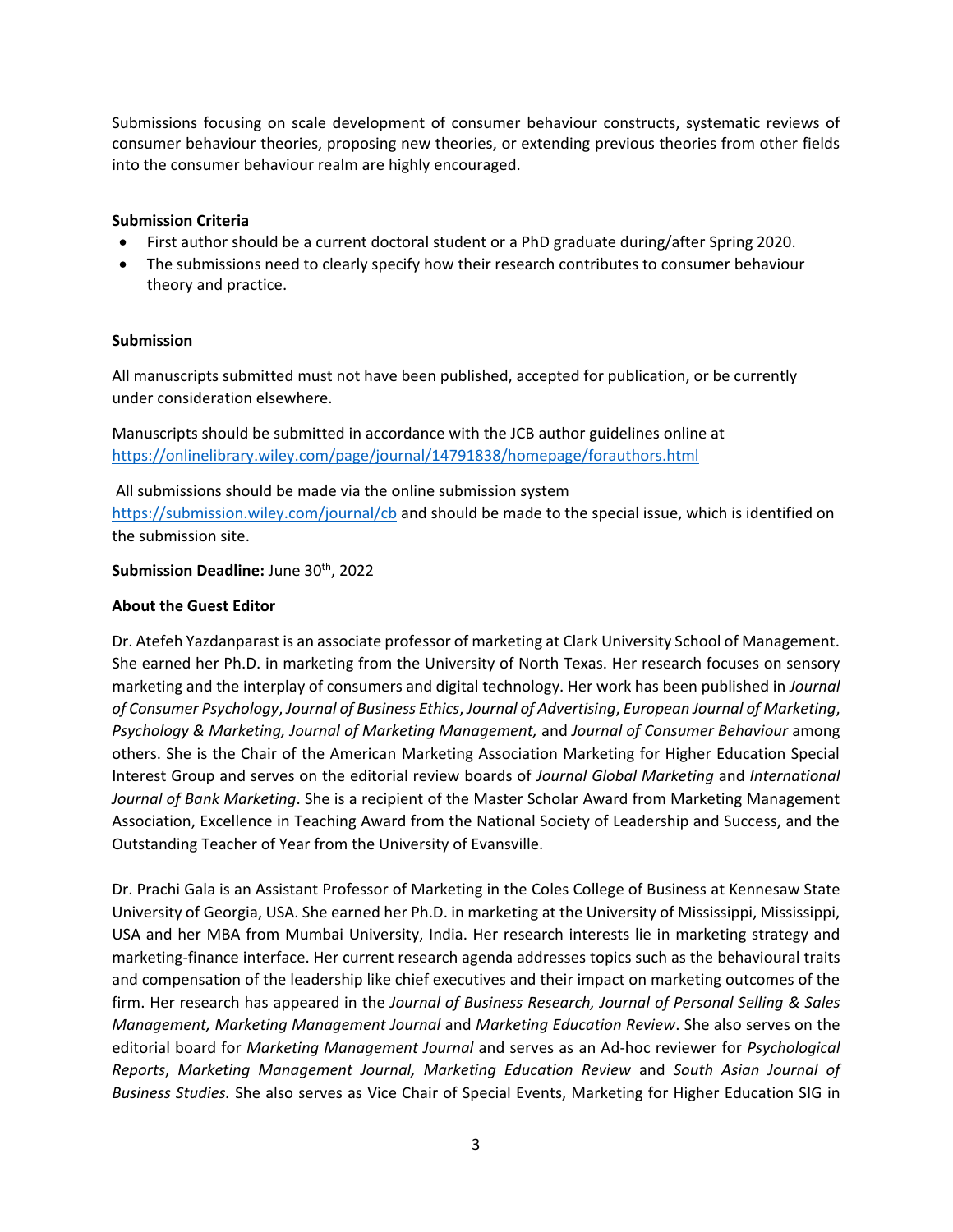American Marketing Association. She is the recipient of Lou E. Pelton Award for Early Career Excellence in Marketing.

## **References:**

Barbarossa, C., & De Pelsmacker, P. (2016). Positive and negative antecedents of purchasing eco-friendly products: A comparison between green and non-green consumers*. Journal of Business Ethics, 134*(2), 229-247.

Cheung, M. F., & To, W. M. (2020). The effect of consumer perceptions of the ethics of retailers on purchase behavior and word-of-mouth: The moderating role of ethical beliefs. *Journal of Business Ethics*, 171, 771–788.

Chiu, W., Oh, G. E., & Cho, H. (2021). Impact of COVID‐19 on consumers' impulse buying behavior of fitness products: A moderated mediation model. *Journal of Consumer Behaviour*. [https://doi.org/10.1002/cb.1998.](https://doi.org/10.1002/cb.1998)

Clemmensen, C., Petersen, M. B., & Sørensen, T. I. (2020). Will the COVID-19 pandemic worsen the obesity epidemic?. *Nature Reviews Endocrinology*, *16*(9), 469-470.

Forbes (2021). Retrieved from [https://www.forbes.com/sites/gregpetro/2021/04/30/gen-z-is-emerging](https://www.forbes.com/sites/gregpetro/2021/04/30/gen-z-is-emerging-as-the-sustainability-generation/?sh=161d4f858699)[as-the-sustainability-generation/?sh=161d4f858699.](https://www.forbes.com/sites/gregpetro/2021/04/30/gen-z-is-emerging-as-the-sustainability-generation/?sh=161d4f858699) Last accessed on October 26, 2021.

Gala, P., Rippé, C. B., Dubinsky, A. J., & Favia, M. J. (2018). Effects of menu calorie information and product image on millennials' purchase intention, *Marketing Management Journal*, *28*(2), 127-160.

Galanti, T., Guidetti, G., Mazzei, E., Zappalà, S., & Toscano, F. (2021). Work from home during the COVID-19 outbreak: the impact on employees' remote work productivity, engagement, and stress. *Journal of Occupational and Environmental* Medicine, 63(7), e426–e432.

Johnstone, L., & Lindh, C. (2018). The sustainability-age dilemma: A theory of (un) planned behaviour via influencers. *Journal of consumer Behaviour*, *17*(1), e127-e139.

Kirk, C. P., & Rifkin, L. S. (2020). I'll trade you diamonds for toilet paper: Consumer reacting, coping and adapting behaviors in the COVID-19 pandemic. *Journal of Business Research*, *117*, 124-131.

Lim, W. M. (2017). Inside the sustainable consumption theoretical toolbox: Critical concepts for sustainability, consumption, and marketing. *Journal of Business Research*, *78*, 69-80.

Lundblad, L., & Davies, I. A. (2016). The values and motivations behind sustainable fashion consumption. *Journal of Consumer Behaviour*, *15*(2), 149-162.

Malter, M. S., Holbrook, M. B., Kahn, B. E., Parker, J. R., & Lehmann, D. R. (2020). The past, present, and future of consumer research. *Marketing Letters*, *31*(2), 137-149.